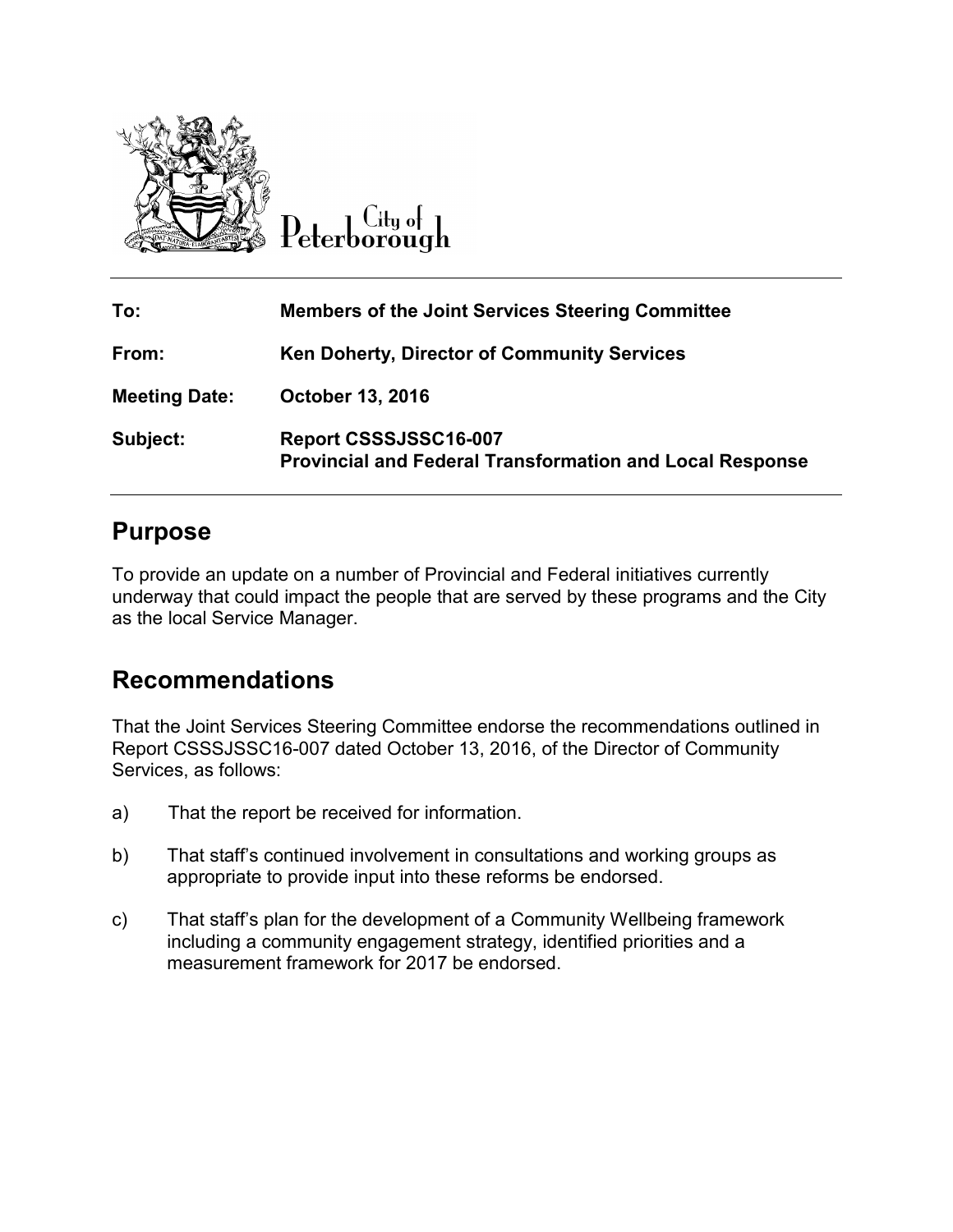#### Page 2

# **Budget and Financial Implications**

There are no budget implications as a result of receiving this report. Budget implications related to Recommendation C will be addressed through the 2017 Budget process.

# **Background**

There are a number of Provincial and Federal policy and program changes currently being contemplated, which could have significant impact for the people we serve as well as for the City in its role of Service Manager. The changes are meant to provide a more person centred approach to services and to be more efficient. The issue of adequacy of income and alternative approaches are also being considered. The following report attempts to provide a high level overview of these changes and consider the potential impacts locally. Included are updates on initiatives in the following areas:

#### **Income Reform**

#### **Changes to Child Support under the Ontario Works Act**

In situations where child support may be available, families on Social Assistance have always been required under the Ontario Works Act to pursue child support payments through family court. As of January 2017, these payments will no longer be considered income and families are not required to pursue potential support as a condition of eligibility for Ontario Works. The effect of this will be to increase the overall family income. Many families where child support may be available fall below the poverty line. This policy change will be of benefit to those children. Ontario Works Service Managers are still expected to ensure families have help working through the process of obtaining support order if required.

#### **Basic Income Guarantee Pilot**

Basic income, or guaranteed annual income, is a payment to eligible families or individuals to ensure a minimum level of income, as described in Report CSSS16-001. Ontario committed in the 2016 budget to design and implement a pilot program to test the growing view that a basic income could help deliver income support more efficiently, while improving health, employment and housing outcomes for Ontarians. The province has appointed the Honourable Hugh Segal to provide advice on the design and implementation of a Basic Income Pilot in Ontario.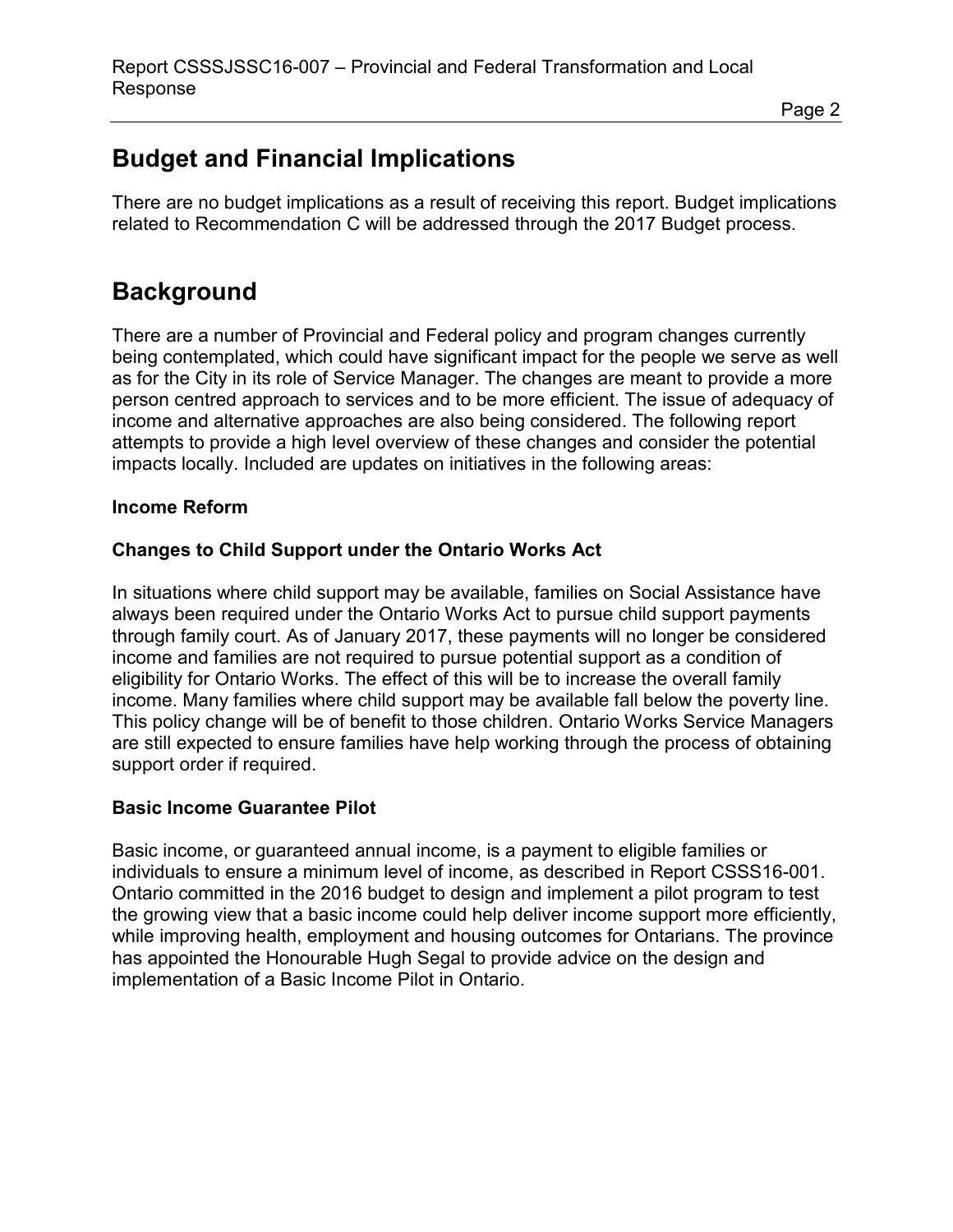Mr. Segal will draw on his expertise in Canadian and international models of basic income and consult with thought leaders to help Ontario design a pilot. Mr. Segal will deliver a discussion paper to the province by the Fall to help inform the design and implementation of the pilot. The discussion paper will include advice about potential criteria for selecting target populations and/or locations, delivery models and advice about how the province could evaluate the results of the Basic Income Pilot.

Locally there is an active Basic Income Peterborough Network (BIPN) and Income Security Working group connected to Peterborough Poverty Reduction Network that continue to meet and provide local interest and advocacy on these issues. Locally the BIPN have 20 local community agencies supporting the Basic Income Resolution that Council supported earlier this year. They have provided input to Hugh Segal's upcoming report and plan to host the Ontario BIG network meeting in Peterborough in November 2016. As well, as the Consolidated Municipal Service Manager, staff has opportunity to provide input into these working groups and will continue to provide updates as to opportunities for broader input.

#### **Income Security Reform Working Group**

To help guide the province's efforts to reduce poverty, support people in their efforts to participate in the economy, and provide services in a way that makes sense to the people who need them. The intention is to move away from a complex system of social assistance, to a more holistic, client-centred approach to a broader income security system. The working group will provide advice to government on social assistance reform, income security, and supports for housing, health and employment. The Basic Income Pilot announced in the 2016 Budget will help inform this work.

George Thomson, Senior Director of the National Judicial Institute and former Ontario Provincial Court Judge, who also chaired the Ontario Citizen's Assembly on Electoral Reform, will act as the Income Security Working Group's facilitator. Together the group will:

- Help Ontario develop a roadmap for an income security system that is based on fairness, adequacy and simplicity.
- Recommend priorities for reform, including on the structure of a future social assistance system.
- Determine the sequence of actions and the costs of a multi-year implementation plan for income security reform.
- Provide advice to the minister on how government can improve the client experience for those receiving income supports.

The Income Security Reform Working Group will meet over the next 12 months, beginning on June 30, 2016, and will report back to the government with recommendations by summer of 2017.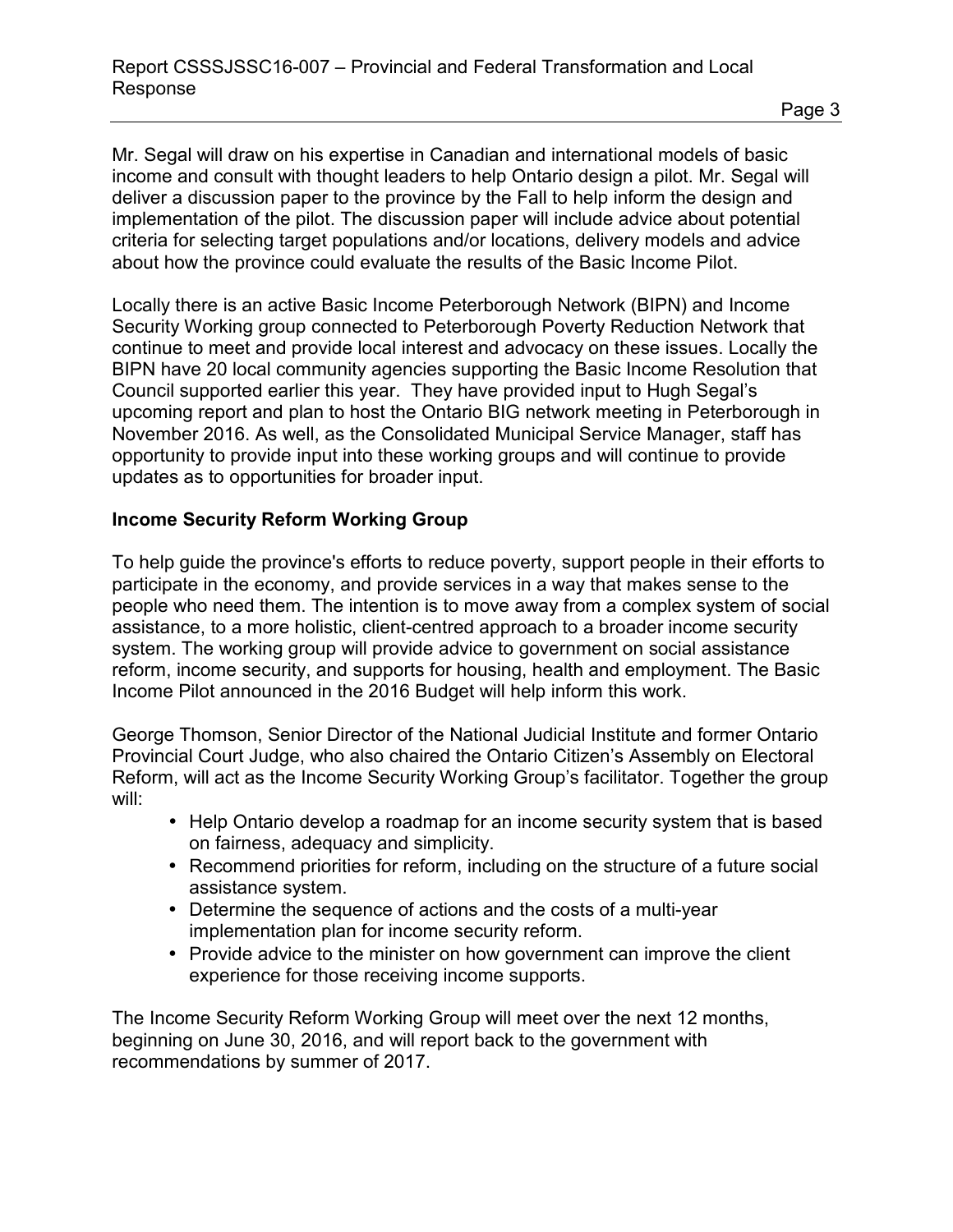### **Benefits Transformation Led by Ministry Of Finance**

Benefits Transformation is a multi-ministry initiative focused on improving the way people access various government services including income-based benefit programs and making the program administration more efficient. Ministry of Finance is leading the plan for an electronic reloadable payment card that will reduce the need for paper cheques to clients.

#### **Social Assistance Modernization Working Group**

The work of this group will closely link with Benefit Transformation. The guiding principles:

- a modern responsive service delivery system that is simple, consistent and easy to understand and navigate
- cost effectiveness where expenditures are reduced/avoided driven by more effective use of existing resources
- client-centred service that is integrated across program areas and seamless from a client perspective

The strategic themes include:

 Making the service system more efficient Moving towards service and functional integration across programs and ministries. Improving access to and usability of the system. Strengthening program management and oversight.

A final report with recommendation is expected in October-November 2016.

#### **Social Assistance Employment**

### **Labour Market Funding Arrangements in Canada**

The federal government provides almost \$3 billion annually to provinces and territories through transfer agreements to support training and employment programming. The design and delivery of the programs and services funded under these agreements are the responsibility of provinces and territories. This includes programs and services for unemployed workers eligible for Employment Insurance (EI), individuals without recent or sustained labour market attachment (non-EI insured), low-skilled workers, employers, persons with disabilities, and older workers.

The federal government's 2016 Budget committed to using consultations to guide future investments. This opportunity will help reshape these agreements in ways that better support unemployed Ontarians, workers and employers. In Ontario, these agreements support approximately 70% of Employment Ontario's expenditures, including apprenticeship, Literacy and Basic Skills, Canada-Ontario Job Grant, Second Career, and a range of programs from other ministries including employment programs for persons with disabilities. The deadline for written submissions was August 19. Input will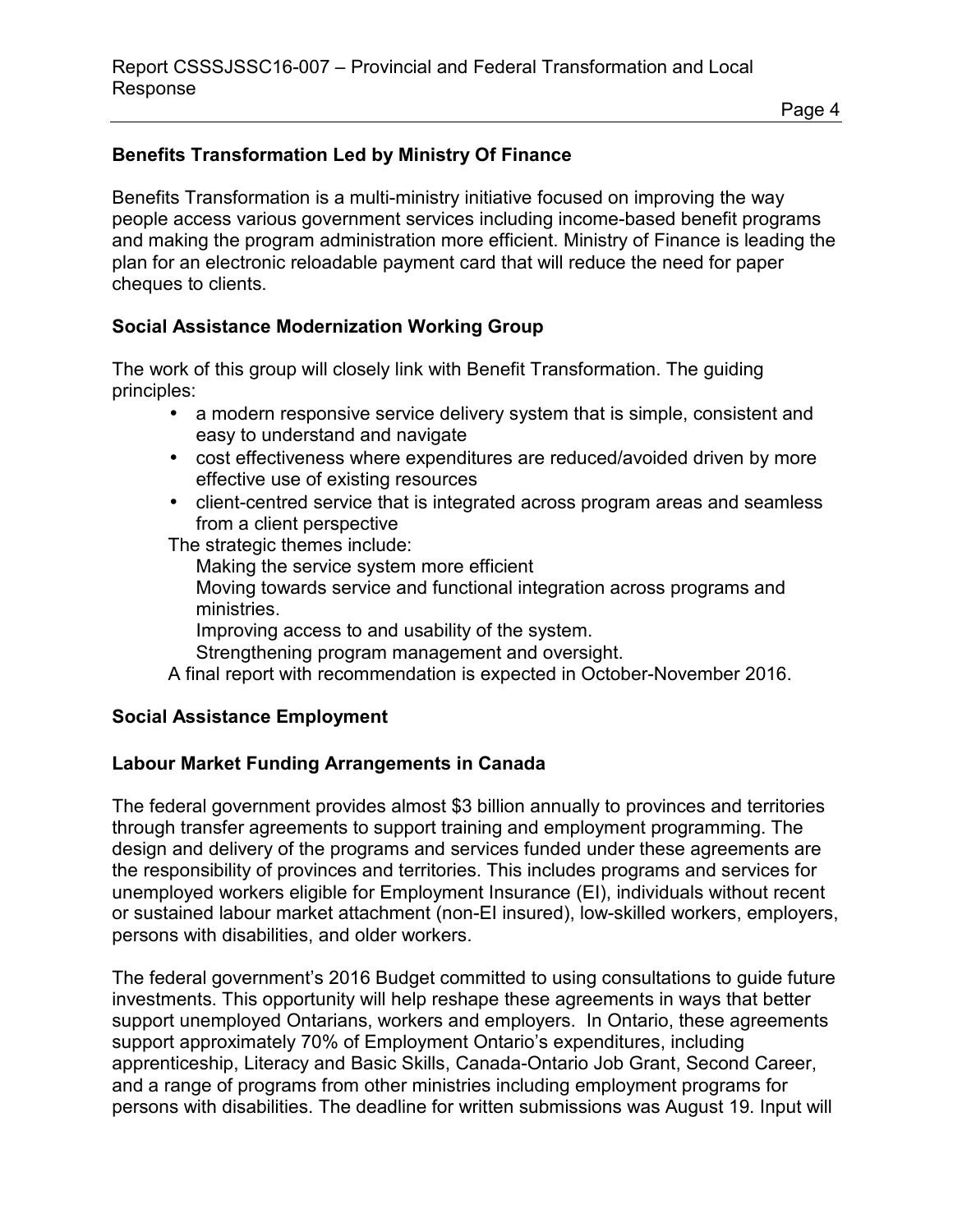be collected in a summary report and presented to federal, provincial and territorial ministers this fall.

#### **Provincial Municipal Social Assistance and Employment Committee (PMSAEC)**

The Provincial Municipal Social Assistance and Employment Committee (PMSAEC) was established in 2013, to support confidential discussions related to social assistance reform and related provincial initiatives. PMSAEC is composed of representatives from various municipalities and provincial ministries, including the Ministry of Advance Educations and Skills Development Skills (MAESD), formerly the Ministry of Training, Colleges and Universities. Various studies and reports have found that there is a need to modernize and integrate employment and training services in Ontario, given the number of gaps and challenges present within the existing system.

The MAESD will encompass the current mandate of the Ministry of Training, Colleges and Universities. In addition, employment and training programs in other ministries, including Ontario Works, will be coordinated through the new ministry to create a more seamless experience for workers, job seekers and employers.

Social Service Division staff is currently participating in PMSAEC and its advisory sub groups. Recommendations regarding Ontario Works employment services transition will be presented to the Province in early 2017.

#### **Early Learning and Child Care**

#### **Ontario Early Years Child and Family Centres (OEYCFCs)**

Earlier this year, the Minister of Education announced the provincial plan for moving forward with the integration and transformation of child and family programs to establish OEYCFCs by 2018. OEYCFC's are intended to support all children, parents and caregivers with a system of responsive, high-quality, accessible and integrated early years programs and services that contribute to healthy child development. This transformation will result in a cohesive system of services and supports that will be managed by the municipality as part of the existing responsibility for the service system management of child care. Staff will work in partnership with school boards and local service providers to plan for and implement the OEYCFC's.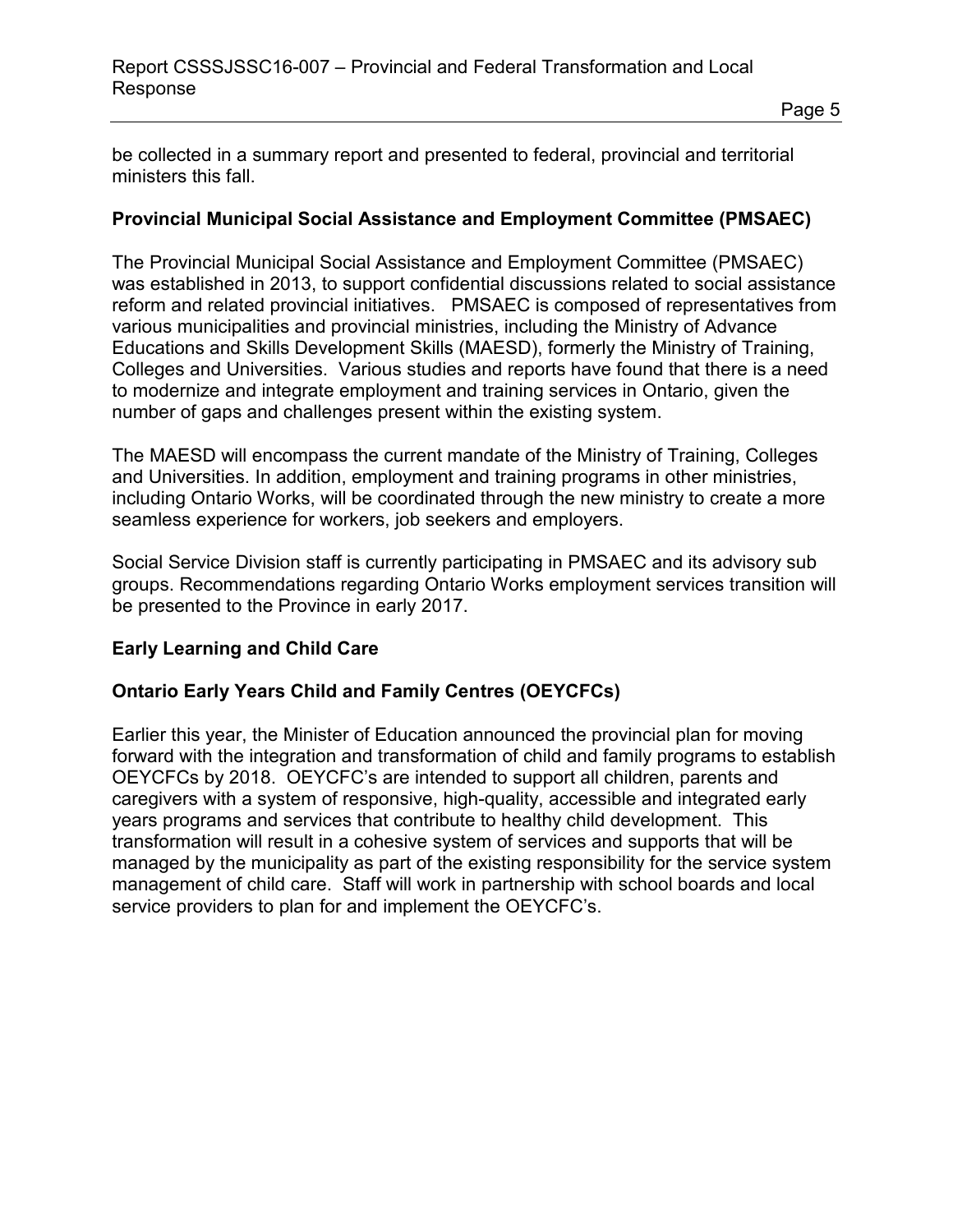Key Implementation Dates:

- August, 2016 Launch of local needs assessments led by municipality
- January 2017 Data analysis funding transferred to municipality
- Early 2017 Release of new OEYCFC funding approach and allocations to municipality
- May 2017 Submission of needs assessment summaries and initial plans for OEYCFC's
- January 2018 Implementation of OEYCFC funding approach

## **Data Analysis Coordinator (DAC)**

In order to inform service system planning and support the municipality in this new role, funding for data analysis will be transferred beginning January 2017. This funding is intended to provide support for the initial planning and needs assessment, and to enable the broader collection and mobilization of data to inform ongoing early year's community planning. The Data Analysis Coordinator will be a new full time permanent position within the Division funded by provincial revenue.

### **Licensed Child Care**

In the September  $12<sup>th</sup>$  Throne Speech, Premier Wynne outlined the government's promise to create 100,000 new licensed child care spaces within the next 5 years, beginning in 2017. This increase would double the number of licensed child care spaces available to families with preschool children in Ontario. In Peterborough, families continue to struggle to secure licensed child care when and where they need it. Licensed infant care is especially difficult to access due to the extremely limited number of available spaces. Currently there are only 62 licensed, centre-based infant spaces in the City and County. Wait lists are extremely long and most families who require care for their infant are not able to access a licensed child care space. The opportunity to create more licensed spaces for children 0 -4 years would be welcomed by families across our community.

### **Federal Housing and Homelessness Initiatives**

The Government of Canada is investing an additional \$111.8 million over two years (starting in 2016/17) to enhance services to address homelessness through the Homelessness Partnering Strategy. Locally this amounts to just under \$66,000 per year for 2016/17 and 2017/18. The Federal funding commitment beyond March 31, 2018 is unknown. United Way Peterborough is the community entity that will receive these funds, and use of the funding will be informed by the Point in Time Count completed in March 2016, as well as the City's 10 Year Housing and Homelessness Plan.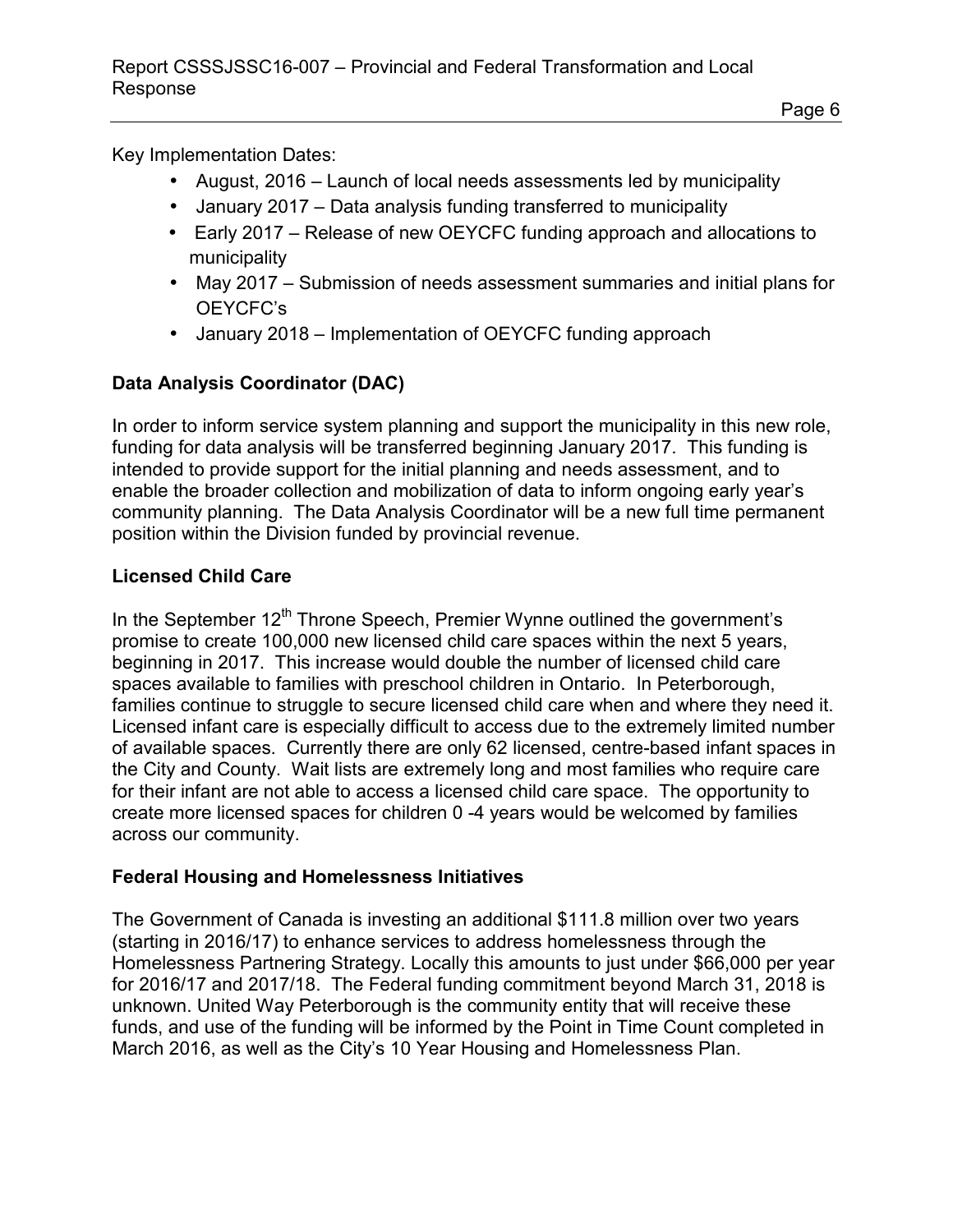The Federal Government has announced a plan for the consultation and completion of a National Housing Strategy. Canadians across the country have the opportunity to share their ideas and have their voice heard by completing a survey at [www.letstalkhousing.ca](http://www.letstalkhousing.ca/) or by submitting their views in writing. Consultations in September and October include expert roundtables, national stakeholder roundtables, indigenous, rural and remote roundtables, urban indigenous roundtables, northern housing roundtables and several focus groups. The themes for discussion include:

- Sustainability: environmental sustainability, social housing renewal, creating a better quality of life, economic growth and stability, supportive institutions and regulations
- Affordability: affordable lands and financing, affordability pressures in cities, new and renewed rental housing, first-time home buyers
- Inclusivity: low-income and vulnerable citizens, addressing homelessness across the country, improving housing options for an aging population, making homes and communities accessible, housing challenges in rural and remote areas
- Flexibility: use of data-based evidence, continuum of housing options

The deadline for sharing ideas, completing the survey or writing a submission is October 21, 2016. The results of what the consultations, surveys and written submissions provided will be released on National Housing Day November 22, 2016 through an online Town Hall and the report will be posted at [www.letstalkhousing.ca](http://www.letstalkhousing.ca/) .

#### **Provincial Long-Term Affordable Housing Strategy Update**

The Update of the Long-Term Affordable Housing Strategy, released in March, 2016 is the leading edge of transformational change in the housing sector. One of the pillars of this updated strategy is an equitable, portable system of financial assistance. The framework for a new system of portable housing benefits is expected later this year.

Portable housing benefits are assistance to pay housing costs that are flexible, responsive and people-centred. Unlike the current system of Rent Geared-to-Income (RGI) which is tied to units in specific buildings, portable housing benefits are linked to households and can be used wherever a household chooses to live. The Long-Term Affordable Housing Strategy Update proposes that portable housing benefits will, over time, replace RGI as the model for providing assistance to low-income households.

#### **Survivors of Domestic Violence Portable Housing Benefit Pilot Project**

In April, 2016, the Ministry of Municipal Affairs and Housing announced an expression of interest process to select three Service Managers to participate in a Survivors of Domestic Violence Portable Housing Benefit pilot project.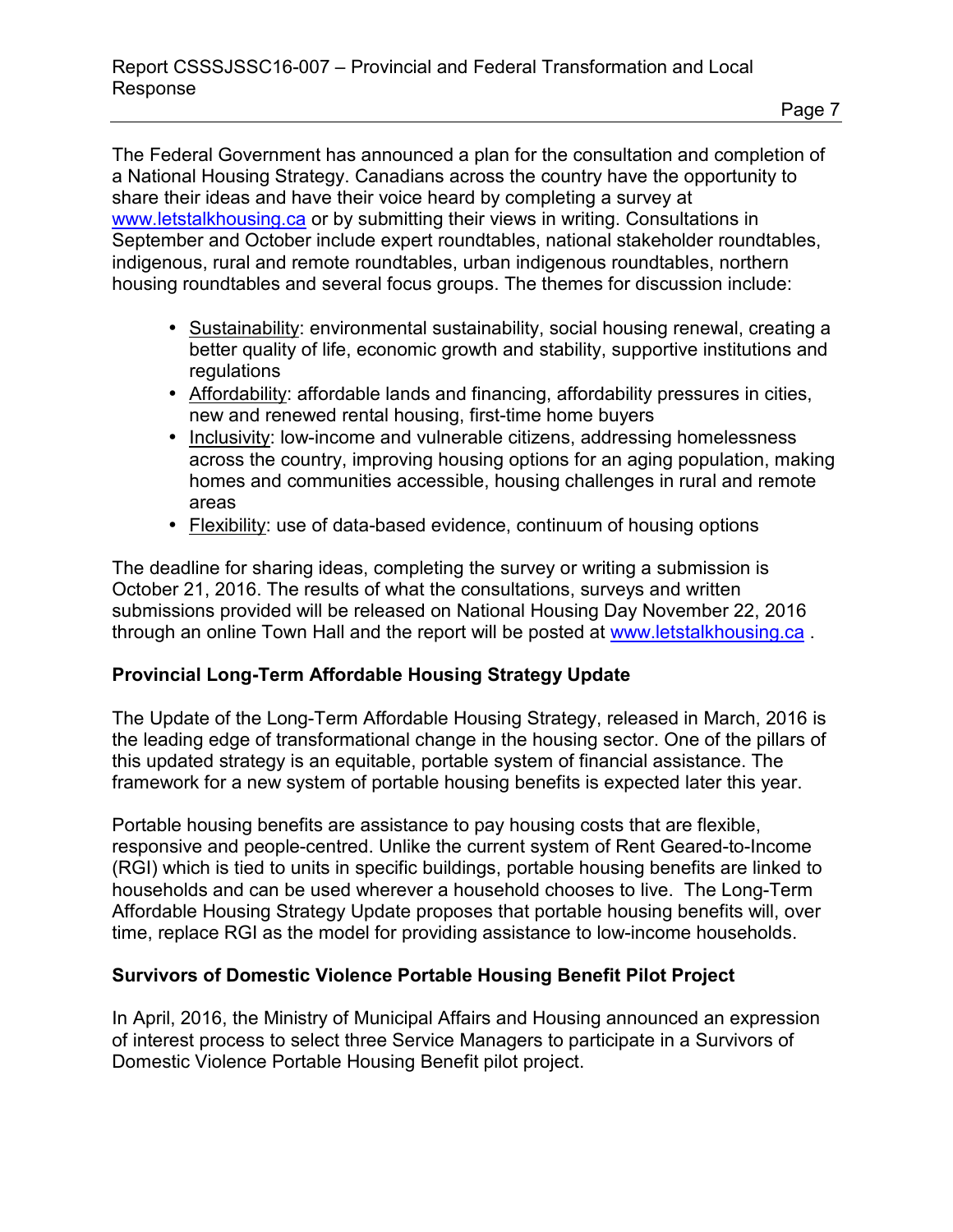City staff consulted with community partners to determine whether it was feasible to run this program locally. Given the projected scale and requirements for delivery, it was determined that community partners would be challenged to provide the required level of service on the limited funding that was available. Subsequently, it was announced that 22 Service Managers were selected to participate in the pilot project, rather than being limited to three.

#### **Relation to Local Planning and Services of the above Transformations**

Through most of these Provincial initiatives it is evident that there is a high degree of inter -ministerial discussion with attempts to break down silos that can cause barriers for people that are served. Most ideas are in direction to address individual needs, take a more client centred approach and there is interest in improving both the approach and the adequacy of income that is provided through various programs. It will be important that sufficient local flexibility/autonomy is taken into account with any changes made given the diversity of communities across the province. The pace and degree of change and details of implementation also must be well considered. Staff will continue to encourage consultation with municipal partners through AMO/OMMSA as these policies and program changes are reviewed.

### **Community Wellbeing Plan for Peterborough**

As both the provincial and federal government under take a number of transformation processes, the local government must determine its priorities and roles, while considering the legislative requirements and the communities' expectations. The other levels of government are also requesting input from local government. The Community Wellbeing Plan provides an opportunity for the local levels of government in Peterborough to define priorities and roles based on the community input and also communicate those expectations to other levels of governments.

"Community wellbeing is the combination of social, economic, environmental, cultural, and political conditions identified by individuals and their communities as essential for them to flourish and fulfill their potential." (Wiseman and Brasher).

Municipalities are already active in the area of community wellbeing. As the Consolidated Municipal Service Manager for Ontario Works, Children's Services, Housing and Homelessness for the City and County of Peterborough, the Social Services Division is required to develop service plans in these areas. Locally municipal governments including the City have also taken an active role in Age-Friendly Peterborough, Sustainable Peterborough, and Accessibility plans, all of which contribute to community wellbeing. The Municipal Social Plan is already in place but is outdated and there are other social issues that are not addressed through it or any of the other above plans. A municipal Community Wellbeing plan will build on these existing plans and support the strategic directions in the areas where there may be gaps related to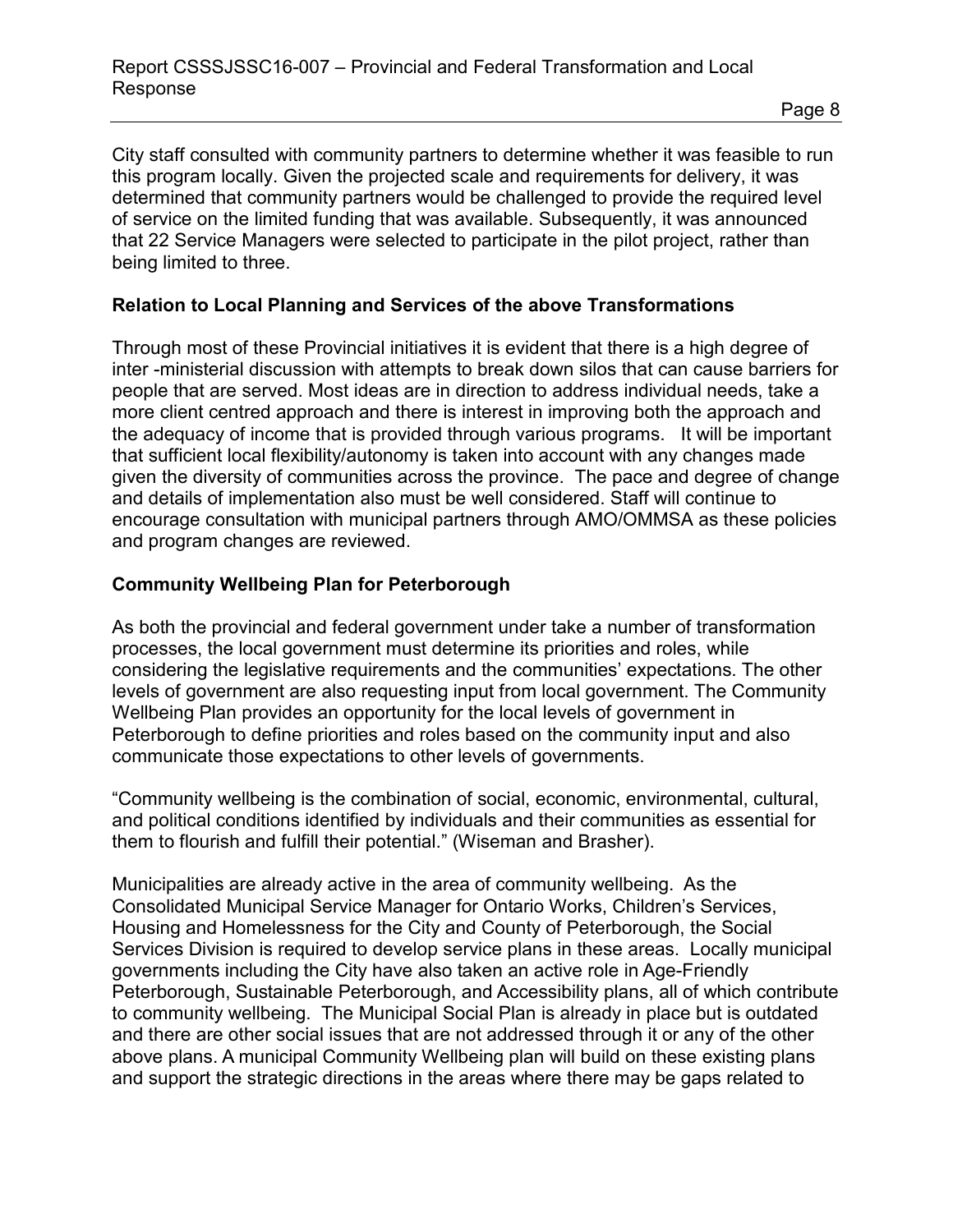Page 9

issues like safe and thriving neighbourhoods, retention of youth through education and jobs, vibrant neighbourhoods, inclusive community design.

There are many organizations and committees across the Peterborough area also working on community wellbeing. They are looking to connect with each other and to work more efficiently together. The goal is to make Peterborough a better place to live. The question is how and toward what priorities. There seems to be a desire for a shared vision, evidence based approaches with systems to track progress but there is no clear coordinating entity yet. Nor are we clear to what extent the municipalities should be involved in supporting a range of various social supports. Meeting the needs of the people of Peterborough cannot be in isolation. A cross section of stakeholders from the public sector, the not for profit sector and the business sector must collaborate to meet our community needs.

The goals for the Community Wellbeing Plan are:

- 1. Set municipal priorities to improve the quality of life for Peterborough City and County residents
- 2. Provide a framework for progress reports and outcome measurement
- 3. Improve community engagement.

# **Summary**

There is a significant amount of change in social policy and programming being contemplated by the Provincial and Federal Government at this time. The effect of these changes appear to be positive for many of our citizens but in addition it will require the City as the Service Manager for Housing and Homelessness, Children's services and Ontario works to adapt programming in relation to these changes. It is proposed that in 2017 a local Community Well Being plan be developed to allow for the development of actions based on identified gaps and local priorities. The Social Services Division will develop a more detailed plan for community engagement for the development of the plan and the Community Wellbeing Framework for consideration in early 2017.